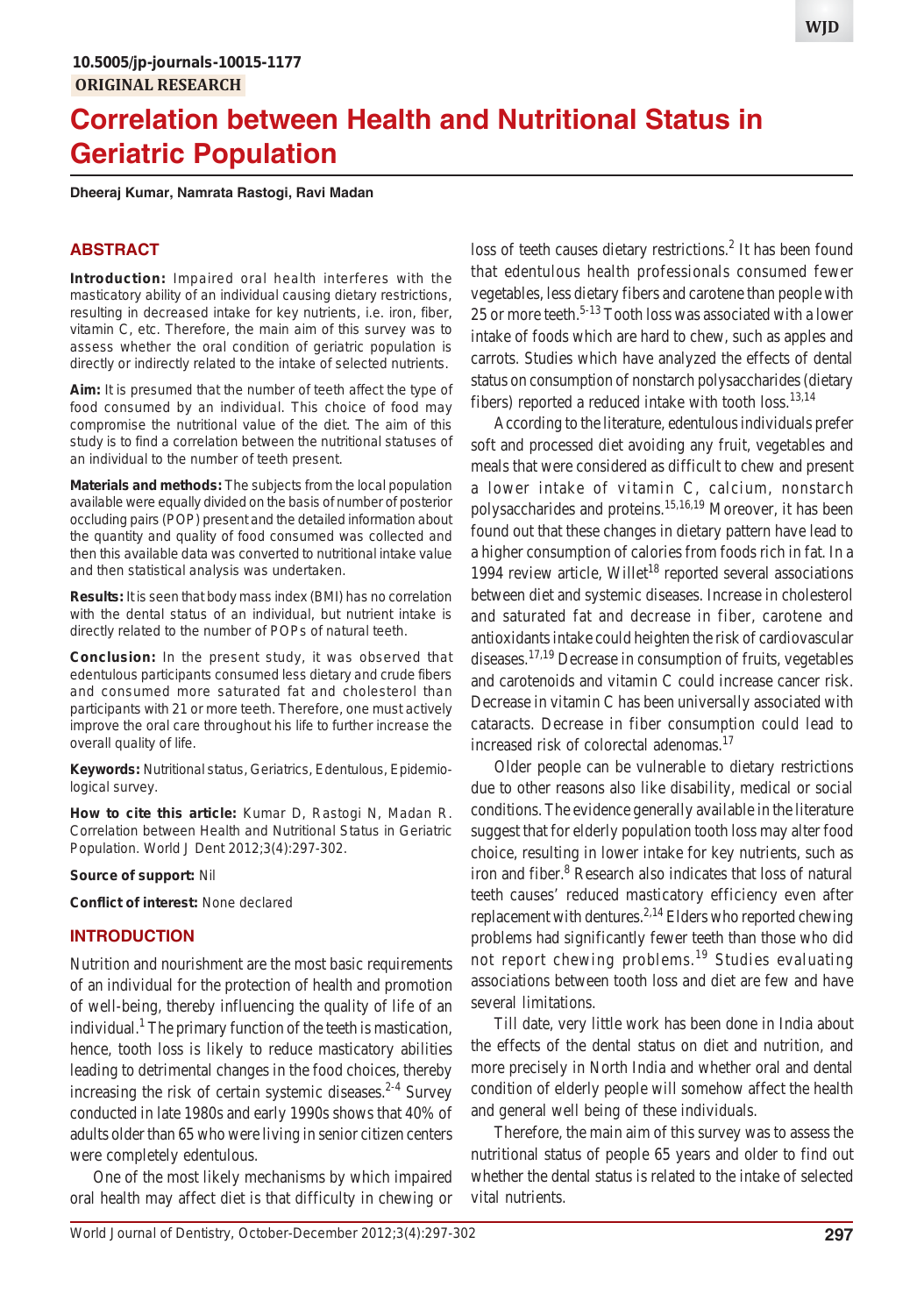# **MATERIALS AND METHODS**

The oral health survey was done in the local population of Lucknow which reported to the dental institute as well as various private clinics of Lucknow. The main idea is to ensure that a variety of people with different caste, tribe, culture and religion will come under the survey and will comprise the population of North India. The participants were randomly selected under the guidance of World Health Organization (WHO). $^{20}$  The individuals who were unable to participate either due to physical or mental reasons were excluded. All the subjects signed an informed consent for the interview as well as the written questionnaires,  $18,21$  which were prepared as per standardized natural probing questions. Complete details of sampling and weighing procedures are considered.<sup>22</sup> The subjects were further divided according to the teeth present in the oral cavity. They were divided into four groups as follows: $23$ 

- 1. Totally edentulous patients
- 2. 1 to 10 teeth present
- 3. 11 to 20 teeth present
- 4. 21 or more teeth present.

Then the nutritional status of the subject was determined using the body mass index (BMI; established by WHO), $^{24}$ which is as follows (Table 1):

- Underweight (less than 18.5)
- Normal (18.5-24.99)
- Overweight (25-29.99)
- Obese (greater than or equal to 30).

Height was measured with a portable stadiometer with participants being barefoot and head in NHP.Weight was measured to the nearest 100 gm using a digital scale.

Furthermore, dental examination recorded the distribution of natural teeth, number of naturally occluding pair of teeth, spaces and partial dentures with detailed information about the condition of teeth in accordance with  $WHO^{24}$  guidelines. The number of natural posterior functional teeth or posterior occluding pairs (POPs) was established, $2<sup>2</sup>$  and the subjects were then allocated into groups as follows:

- 1. No POP
- 2. 1 to 4 POP
- 3. 5 to 8 POP
- 4. > 8 POP

Equal number of each subgroup ( $n = 75$ ) was taken to avoid the discrepancy caused due to different number of subjects having different POPs. Detailed information about the quantities of food and nutrients consumed was collected. Participants or their caretakers were asked to keep a '4-day' weighted record of all the food and drinks consumed. This was carried out on nonconsecutive days, in order to reduce the variations in usual intake not only between people but also from day-to-day for each person.<sup>25,26</sup> This is a reliable instrument for use in epidemiological studies because it is easy to use even by individuals with a low level of education and it is less expensive also, thus enabling it to be used in low income countries. The data from these records were converted into nutrition intake data $27$  and the nutritive value of each food intake was converted using HG-72 Nutritive Value of food by the US Department of Agriculture (National Agriculture Library)<sup>28</sup> available on the website (www.nal.usda.gov/fnic/foodcomp/data). The statistical analysis includes descriptive and inferential analysis using a 5% significant level. The term 'not statistically significant' indicates significance less than 5% level. Differences between means were evaluated using 'ANOVA', according to the normalcy of the data. Associations between categorical variables were done using 'Chi-square analysis' and 't-test'.

### **RESULTS**

The working sample for the oral health survey, drawn from those who completed the food diary, represented 59% of the issued sample. Of the individuals who participated in the dietary assessment oral examination a high DMFT index (mean, 27.81) was observed. Missing components showed a high prevalence (mean, 24.70; median, 28; SD, 8.82) and accounted for 88.8% of the index. Most of the subjects were in the edentulous group (44.5%). Only 12.4% had 21 or more teeth, 25.8% had one to 10 teeth and 17.3% were found to have 11 to 20 teeth and only 12.4% were found to have  $\geq$  21 teeth (Table 1).

After collection and subsampling of the different variety of edentate groups, equal number of sample was divided into each group, i.e.

- Edentate group (no POP)—75 sample size
- 1-10 teeth (1-4 POP) —75
- 11-20 teeth  $(5-8 \text{ POP})$  -75
- More than 20 teeth  $( \geq 8 \text{ POP})$ —75

Therefore, the final sample comprised of 300 elderly, of whom 67.3% were females with age ranging from 65 to 85 years (mean, 68.2 years) with 43% of participants in the 65 to 72 years old group. Most of the participants had a minimum education of high school and a minimum earning of  $\bar{\tau}$  10,000/- per month. According to these results, both the number of teeth and POPs of natural teeth were associated with age, educational level and income ( $p \leq$ 0.001). The gender was also associated with the number of teeth and POPs ( $p \le 0.001$  and  $p = 0.028$  respectively).

The mean weight was 65.26 kg (SD, 13.64) and the mean height was 1.56 m (SD, 0.09). Nutritional assessment was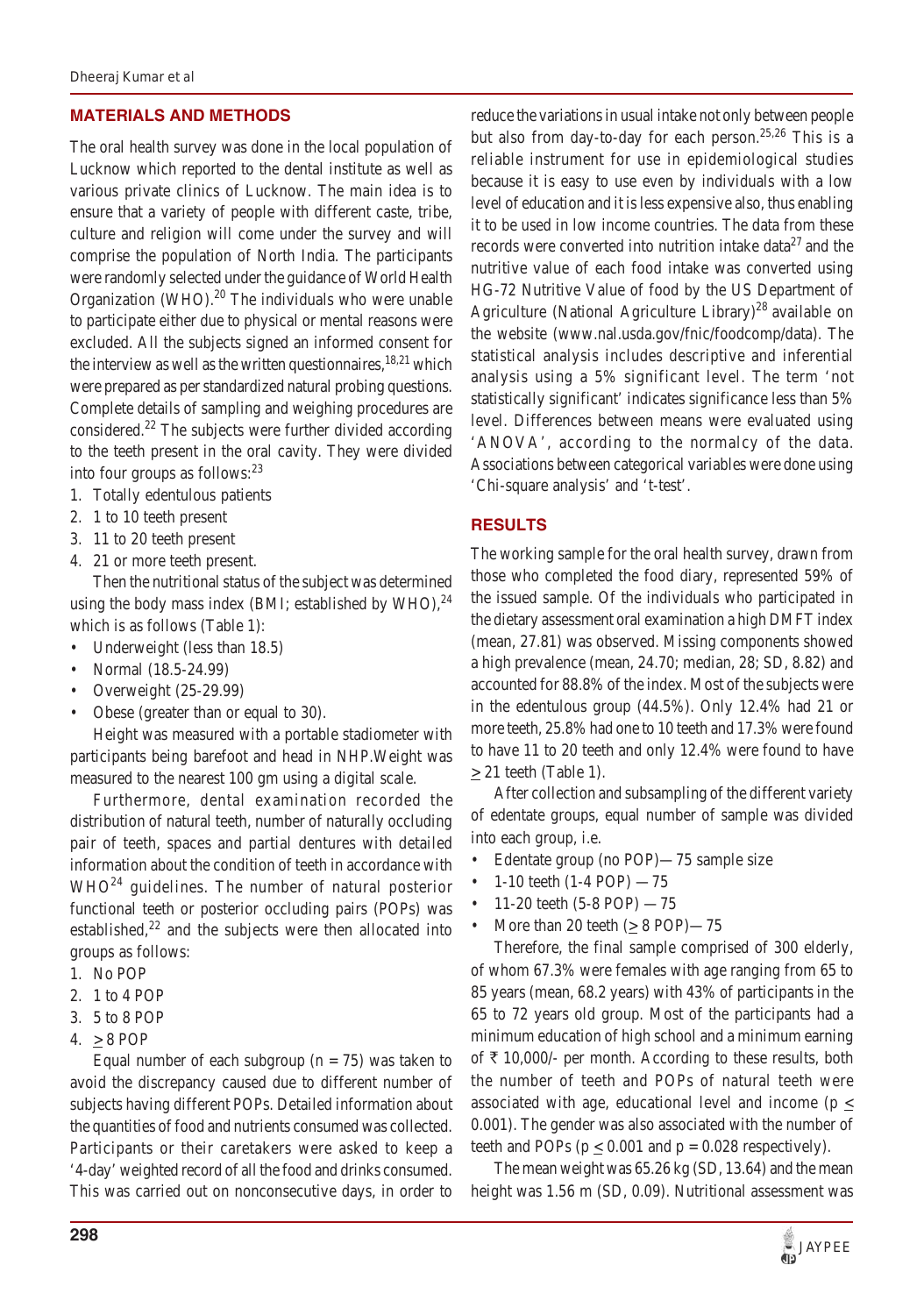*Correlation between Health and Nutritional Status in Geriatric Population*

| <b>Table 1:</b> Distribution of BMI according to the number of teeth |                |               |                |                   |              |                    |                |                     |                |       |  |
|----------------------------------------------------------------------|----------------|---------------|----------------|-------------------|--------------|--------------------|----------------|---------------------|----------------|-------|--|
| <b>BMI</b>                                                           | Edentate       |               |                | $1 - 10$<br>teeth |              | $11 - 20$<br>teeth |                | 21 or more<br>teeth |                | Total |  |
|                                                                      | $\overline{n}$ | $\frac{9}{6}$ | $\overline{n}$ | %                 | $\mathsf{n}$ | $\%$               | $\overline{n}$ | %                   | $\overline{n}$ | %     |  |
| Underweight                                                          | 8              |               | 6              | 0.7               | $\Omega$     | $\Omega$           | 3              | 0.4                 | 17             | 2.1   |  |
| Normal range                                                         | 125            | 15.5          | 58             | 7.2               | 46           | 5.7                | 34             | 4.2                 | 263            | 32.5  |  |
| Overweight                                                           | 135            | 16.7          | 91             | 11.2              | 69           | 8.5                | 45             | 5.6                 | 340            | 42.0  |  |
| Obese                                                                | 92             | 11.4          | 54             | 6.7               | 25           | 3.1                | 18             | 2.2                 | 189            | 23.4  |  |
| <b>Total</b>                                                         | 360            | 44.5          | 209            | 140               | 140          | 17.3               | 100            | 12.4                | 809            | 100   |  |

 $\chi^2$  = 14.2 (df = 9); p = 0.116; No significant difference—groups were matched for number of teeth

carried out among various groups and it was found that dentate participants had higher intakes than the edentulous. From Table 1, it is evident that there was no statistically significant difference between basal metabolic rate and dental status.

Table 2 shows the result of descriptive analysis and analysis of variance (ANOVA) for the variables related to nutrient intake in relation to the number of POPs of natural teeth. Table 3 shows the result of multiple comparison analysis between the two variants.

**Table 3:** Multiple comparison between the number of POP and mean nutrient intake (independent samples t-test)

| <b>Nutrients</b> |            | POP (pairs)        | p-value        |
|------------------|------------|--------------------|----------------|
| Protein          | 0 pair     | $1 - 4$<br>$5 - 8$ | 0.030<br>0.025 |
|                  | $1-4$ pair | $5 - 8$            | 0.973          |

All the calculations have been done using the following three tests:

• *Chi-square*: http://www.physics.csbsju.edu/stats/contingency\_ NROW\_NCOLUMN\_form.html

• *ANOVA*: http://www.danielsoper.com/statcalc/calc43.aspx

• *T-test*: www.graphpad.com: http://www.graphpad.com/quickcalcs/ ttest1.cfm

## **DISCUSSION**

From previous studies, it is evident that chewing and masticatory efficiency are affected by oral health and specifically by the number and distribution of natural teeth<sup>9</sup> present. Marcenes et al<sup>15</sup> reported that the number of teeth

may not be the most suitable measurement of masticatory function. Having posterior teeth which occlude may be more significant than having a poorly distributed teeth. Hildebrant et  $al^{29}$  found that elderly people with a reduced number of

| Table 2: Descriptive analysis and ANOVA for the number of POPs and the mean intake of nutrients ( $n = 50$ for each POP) |                                       |                            |                              |            |         |  |  |
|--------------------------------------------------------------------------------------------------------------------------|---------------------------------------|----------------------------|------------------------------|------------|---------|--|--|
| <b>Nutrient</b>                                                                                                          | Posterior<br>occluding pairs          | Mean                       | <b>Standard</b><br>deviation | ANOVA-test | p-value |  |  |
| Vitamin C                                                                                                                | 0 pair<br>1-4 pairs<br>$\geq$ 8 pairs | 95.1<br>127.4<br>153.6     | 220.2<br>244.2<br>271.9      | 0.634      | 0.065   |  |  |
| Calcium                                                                                                                  | 0 pair<br>1-4 pairs<br>$\geq$ 8 pairs | 378.9<br>477.7<br>508.2    | 211.7<br>243.8<br>365.0      | 2.809      | 0.013   |  |  |
| Calories                                                                                                                 | 0 pair<br>1-4 pairs<br>$\geq$ 8 pairs | 1285.4<br>1523.4<br>1301.4 | 577.1<br>571.4<br>534.1      | 3.006      | 0.009   |  |  |
| Carbohydrate                                                                                                             | 0 pair<br>1-4 pairs<br>$\geq$ 8 pairs | 169.8<br>197.5<br>195.1    | 68.8<br>79.3<br>74.0         | 2.237      | 0.027   |  |  |
| Iron                                                                                                                     | 0 pair<br>1-4 pairs<br>$\geq$ 8 pairs | 9.1<br>11.0<br>11.3        | 4.6<br>5.2<br>5.4            | 2.605      | 0.019   |  |  |
| Dietary fiber                                                                                                            | 0 pair<br>1-4 pairs<br>$\geq$ 8 pairs | 8.7<br>10.4<br>10.7        | 6.8<br>7.3<br>7.0            | 0.831      | 0.049   |  |  |
| Phosphorus                                                                                                               | 0 pair<br>1-4 pairs<br>$\geq$ 8 pairs | 292.3<br>367.2<br>379.6    | 180.7<br>203.6<br>230.1      | 2.583      | 0.002   |  |  |
| Protein                                                                                                                  | 0 pair<br>1-4 pairs<br>$\geq$ 8 pairs | 56.1<br>68.2<br>69.3       | 24.9<br>29.7<br>29.0         | 3.177      | 0.005   |  |  |

For all the nutrients, the minimum intake was for 0 pair POP, for vitamin C, calcium, phosphorus and protein the intake was maximum for 5 to 8 pair POP consumed, whereas the intake for carbohydrate, iron and dietary fiber was maximum for 1 to 4 pair POP. However, ANOVA revealed significant intergroup difference for protein only. As ANOVA revealed significant difference for protein only, hence, multiple comparisons were made only for protein intake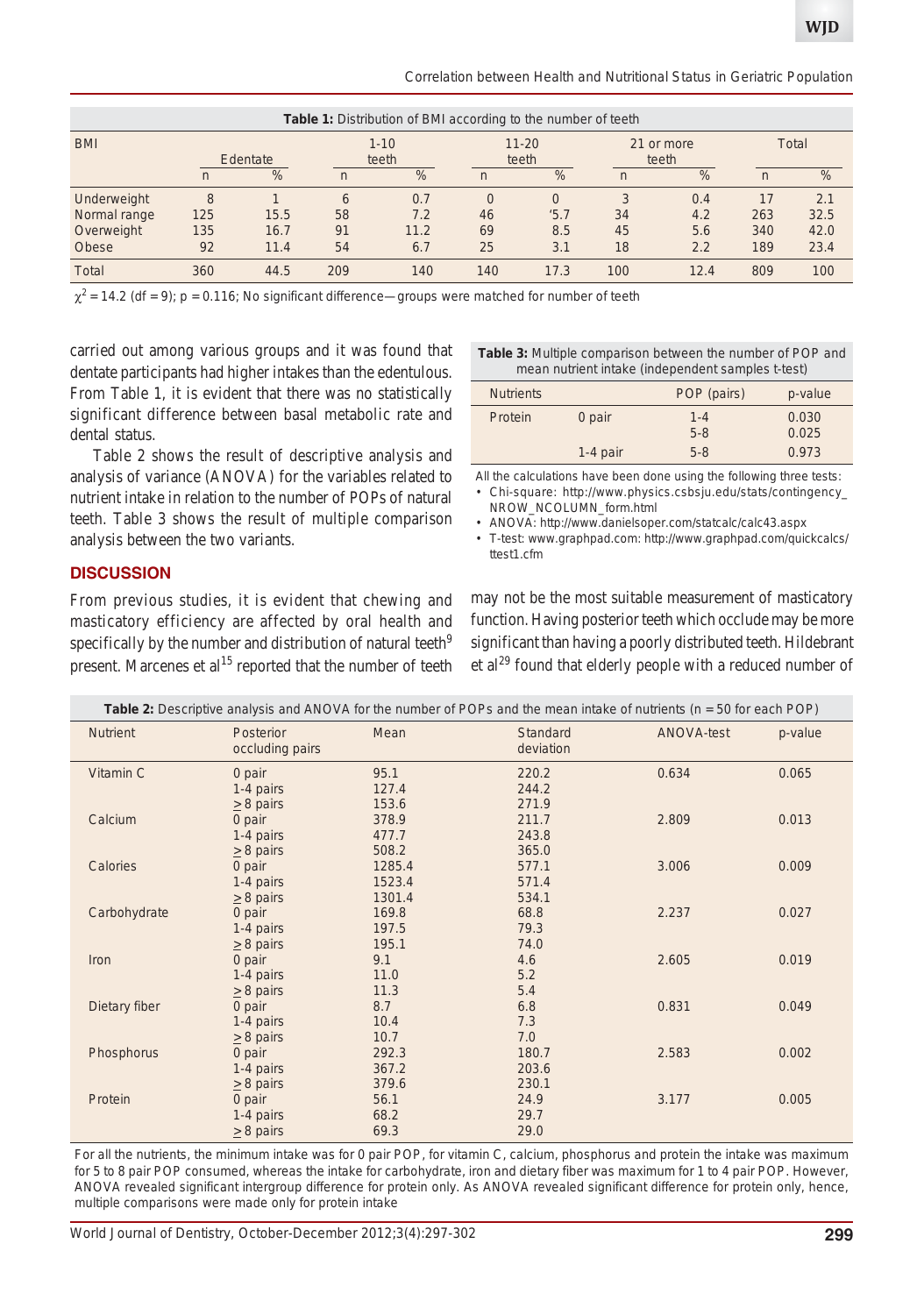natural maxillary teeth occluding with natural mandibular teeth avoided stringy foods (including meat), crunchy foods (including vegetables and fibers) and dry solid foods. But from the available review of literature,  $30$  it can be clearly seen that there is still very little information available about the food intake and the nutritional status of the elderly among the local population of Lucknow. Therefore, the main aim of the study is to find the nutritional status of the local population with different number of teeth present.

As evident from Table 1, no significant association was found between the number of teeth present and BMI, which is in agreement with the findings of Mojon et  $al^{16}$  and Lee et al.<sup>31</sup> But in contrast Shayoun et al<sup>32</sup> observed a significant relation between these two variables.

Marcenes et al<sup>15</sup> (also Lee et al)<sup>31</sup> in support of our findings state that the frequency of the distribution of the BMI was similar in dentate and edentulous individuals. He also observed that those having less than 21 natural teeth  $(>= 5-8$  POP) had a greater chance ( $p = 0.036$ ) of being obese than with having more number of teeth.

However, the relationship between nutrient intake and the number and distribution was more difficult to establish, perhaps because it was less pronounced and also because of the smaller number of subjects involved and the heterogeneity of the dentate group. Nevertheless, people with 21 or more natural teeth consumed more of the majority of nutrients than those with fewer. This is in line with the findings from the survey regarding eating ability<sup>12</sup> (Sheiham et al 1999) and provides further evidence that having 21 or more natural teeth is consistent with a good dietary capability and optimal nutritional intake. On the other hand, our findings are different from the ones who, i.e. Osterberg et al,<sup>7</sup> observed that no significant relation existed between dental state and dietary intake when single nutrients were considered. Shinkai et  $al^{33}$  found that occlusal impairment is related to a reduced oral function and not with the quality of diet which varied as a function of sex, ethnicity and age. Greska et al<sup>34</sup> concluded that tooth loss and denture wearing is associated with a decrease in adequacy of the diet, but not with a change in diet pattern. These authors highlighted the role of overall diet quality instead of diet and nutrition in terms of its isolated components.

Another important finding is that intake of dietary fiber and vitamin C (Table 2) was much higher in people with more teeth and significantly associated with the number of teeth and occluding pairs of posterior teeth but no high statistically significance is established. These dietary fibers derived from food, such as fresh fruits and its derivatives were similarly associated. According to the literature,  $10,13$ the lower intake of vitamin C is related to a lower consumption of key foods that are considered as hard to chew by majority of individuals with a highly impaired dentition. Shayoun et al<sup>32</sup> also found that fiber intake among people with five or more pairs of posterior teeth was higher than in those with no pairs, further confirming the report by Sheiham et  $al<sup>35</sup>$  that dental status is related to the intake of dietary fiber. Dietary fiber is an important component of diet, associated particularly with gastrointestinal health.<sup>36</sup> This relationship emphasizes the role that maintenance of functional and natural dentition may have in improving the general health of the elderly.

In the present study (Table 2), the mean intake of all the nutrients is different within subgroups ( $p < 0.005$ ) except for vitamin C and dietary fiber. Comparison is done for most nutrients and it is found that the mean intake was significantly less in 'no posterior occluding teeth' (POP) as compared to 1 to 4 POP groups and 5 to 8 POP, suggesting a significantly lower average intake in those elderly with no POP of natural teeth. For all the nutrients, the minimum intake was in those individuals with no POP for vitamin C, iron, phosphorus and calcium and protein which increase as the number of POP increases with a maximum of  $\geq 8$ POP.

However, highly significant intergroup difference is for proteins only ( $p \le 0.005$ ; Table 3). As far as carbohydrates and calories are concerned, intake for carbohydrates and calories was maximum for 1 to 4 POP which decreases in both 'no occluding pair of teeth' and more 'number of POP' of teeth. This relation was also noted by Lee et  $al$ ,<sup>31</sup> who found from multilevel analysis that edentulism increases the chance of  $>5\%$  weight increase in 1 year (OR = 1.73;  $CI = 1.17 - 2.57$ ;  $p = 0.006$ ) whereas Raven et al<sup>37</sup> found a statistically significant difference concluding that underweight being related to a highly impaired dentition and overweight to a less impaired dental condition.

It is suggested that subjects having 5 to 8 or more POP will be able to chew more of fibrous and crunchy diet reducing the carbohydrates and calorie content and increasing the fibrous and nutrient content of body whereas those subjects having no or 1 to 4 POPs will be on an easily chewable and soft diet causing an increase of carbohydrate and fat content, causing overweight and obesity (Table 2). As evident from the Table 2, the differences in diet between different POPs are significant but small. However, these small detrimental effects of tooth loss on diet could lead to increased disease risk. Rimm et al in a study, evaluated the effects of fiber intake on myocardial infarction risk.<sup>38</sup> Based on their conclusions, we expect that 1 gm difference in dietary fiber intake between dentate and edentulous could lead to approximately 2% increased risk of myocardial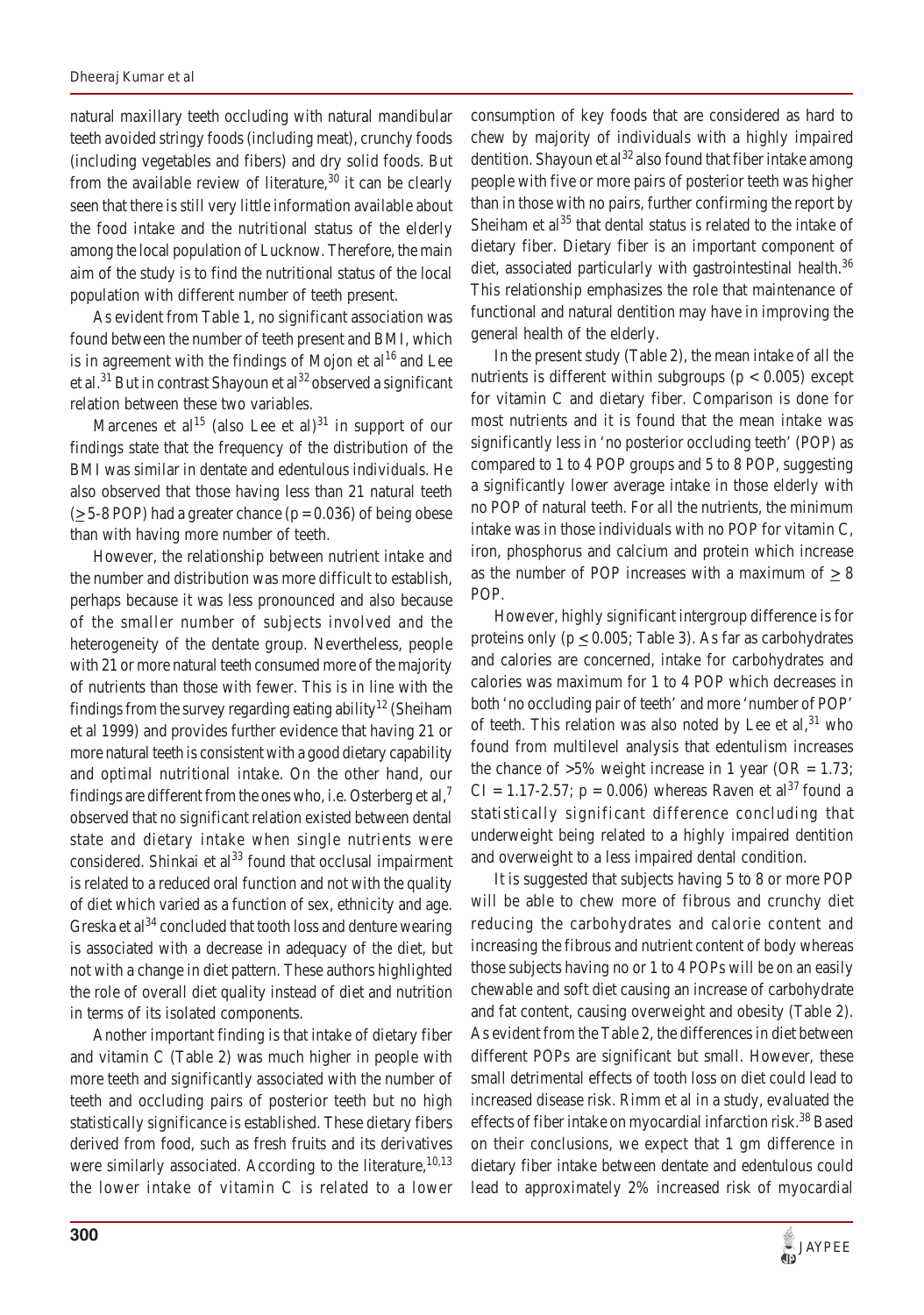infarction. Considering the high prevalence of edentulousness, we would suggest that a fair number of individuals may be at increased risk for diseases, such as heart disease and cancer.

Despite the lack of association between the number of teeth and BMI, it is also important to mention that, in this study, subjects are heavily represented by the group with poor dentition, as compared to the small proportion of the subjects with POPs, which might mask some association with BMI.

It is worth while pointing out that this study was limited by its cross-sectional as well as limited number of subjects in the survey design and, therefore, lacks sufficient power to establish a cause effect relationship, thereby demonstrating the need to carry out further longitudinal studies, especially in developing countries where both tooth loss and overweight still acts as a major public health problem and need to be tackled.

#### **CONCLUSION**

As we now know that BMI is not related to the number of teeth present but the reduced number of POPs of teeth may show a decreased intake of food and therefore the nutrients by the elder people, indicating that the dental health status may affect the nutritional health as defined by clinical measures.

Considering the high prevalence of edentulous individuals at this age especially in developing countries like India, these results in broader sense highlight the importance of ensuring appropriate dental care for the whole population and not only in old age. Improved oral care throughout life will increase the overall quality of life in future generations of this fast growing segment, emphasizing the need for the integration of dietician and dental professional in the promotion of oral and consequently overall health of individuals.

#### **REFERENCES**

- 1. N'gom PI, Woda A. Influence of impaired mastication on nutrition. J Prosthet Dent 2002;87:667-73.
- 2. Carlos JP, Wolfe MD. Methodological and nutritional issues in assessing oral health of aged subjects. Am J Clin Nutr 1989;50:1210-18.
- 3. Posner BM, Jette A, Smigelski C, Miller D, Mitchell P. Nutritional risk in New England Elders. J Gerontol 1994;49:M123-32.
- 4. Mojon P, Rentsch A, Budtz-Jorgensen E. Relationship between prosthodontic status, caries and periodontal disease in a geriatric population. Int J Prosthodont 1995;8:564-71.
- 5. Yurkstas AR, Emerson WH. Dietary selection of persons with natural and artificial teeth. J Prosthet Dent 1964;14:695-97.
- 6. Heath MR. Dietary selection by elderly persons related to dental state. Br Dent J 1972;132:145-48.
- 7. Osterberg T, Steen B. Relationship between dental state and dietary intake in 70-year-old males and females in Goteborg, Sweden: A population study. J Oral Rehabil 1982;9:509-21.
- 8. Chauncey HH, Muench ME, Kapur KK, Wayler AH. The effect of the loss of teeth on diet and nutrition. Int Dent J 1984;34: 98-104.
- 9. Geissler CA, Bates JF. The nutritional effects of tooth loss. Am J Clin Nutr 1984;39:478-89.
- 10. Papas AS, Palmer CA, Rounds MC, et al. The effects of denture status on nutrition. Spec Care Dent 1998;18:17-25.
- 11. Hollister MC, Weintraubs JA. The association of oral status with systemic health, quality of life, and economic productivity. J Dent Educ 1993;57:901-12.
- 12. Sheiham A, Steele JG, Marcenes W, et al. The impact of oral health on stated ability to eat certain foods: Findings from the National Diet and Nutrition Survey of older people in Great Britain. Gerodontology 1999;16:11-20.
- 13. Joshipura KJ, Willet WC, Douglass CW. The impact of edentulousness on food and nutrient intake. J Am Dent Assoc 1996;127:459-67.
- 14. Moynihan PJ.The relationship between diet, nutrition and dental health: An overview and update for the 90s. Nutr Res Rev 1995;8:193-224.
- 15. Marcenes W, Steele JG, Sheiham A, Wall AWG. The relationship between dental status, food selection, nutrient intake, nutritional status, and body mass index in older people. Cad Saude Publica 2003;19:809-16.
- 16. Mojon P, Budtz-Jorgensen E, Rapin C. The relationship between oral health and nutrition in very old people. Age Ageing 1999;28:463-68.
- 17. Ritchie CS, Joshipura K, Hung H, Douglass CW. Nutrition as a mediator in the relation between oral and systemic disease: Associations between specific measures of adult oral health and nutrition outcomes. Crit Rev Oral Biol Med 2002;13:291-300.
- 18. Willet WC. Diet and health: What should we eat? Science 1994;264:532-37.
- 19. Krall E, Hayes C, Garcia R. How dentition status and masticatory function affect nutrient intake. J Am Dent Assoc 1998;129: 1261-69.
- 20. WHO. Health of the elderly. World Health Organization technical report series 779. Geneva: WHO, 1989.
- 21. Adulyanon S, Sheiham AC. Oral impact on daily performances in measuring oral health and quality of life. In: Slade GD, (Ed). Dental ecology. Chapel Hill: University of North Carolina 1997;151-60.
- 22. Finch SA, Doyle W, Lowe C, et al. National Diet and Nutrition Survey: People aged 65 and over, 1994-1995 [computer file], 2nd ed. Essex, UK: Colchester, 2001.
- 23. de Andrade FB, de Franca Caldos A Jr, Kitoko PM. Relationship between oral health, nutrient intake and nutritional status in a sample of Brazilian elderly people. Gerodontology 2009 Mar; 26(1): 40-45.
- 24. WHO. Physical status: The use and interpretation of anthropometry. Report of a WHO expert committee. Technical report series number 854. Geneva: WHO, 1995.
- 25. Thompson FE, Byers T. Dietary assessment resource manual. J Nutr 1994;124:2245S-317S.